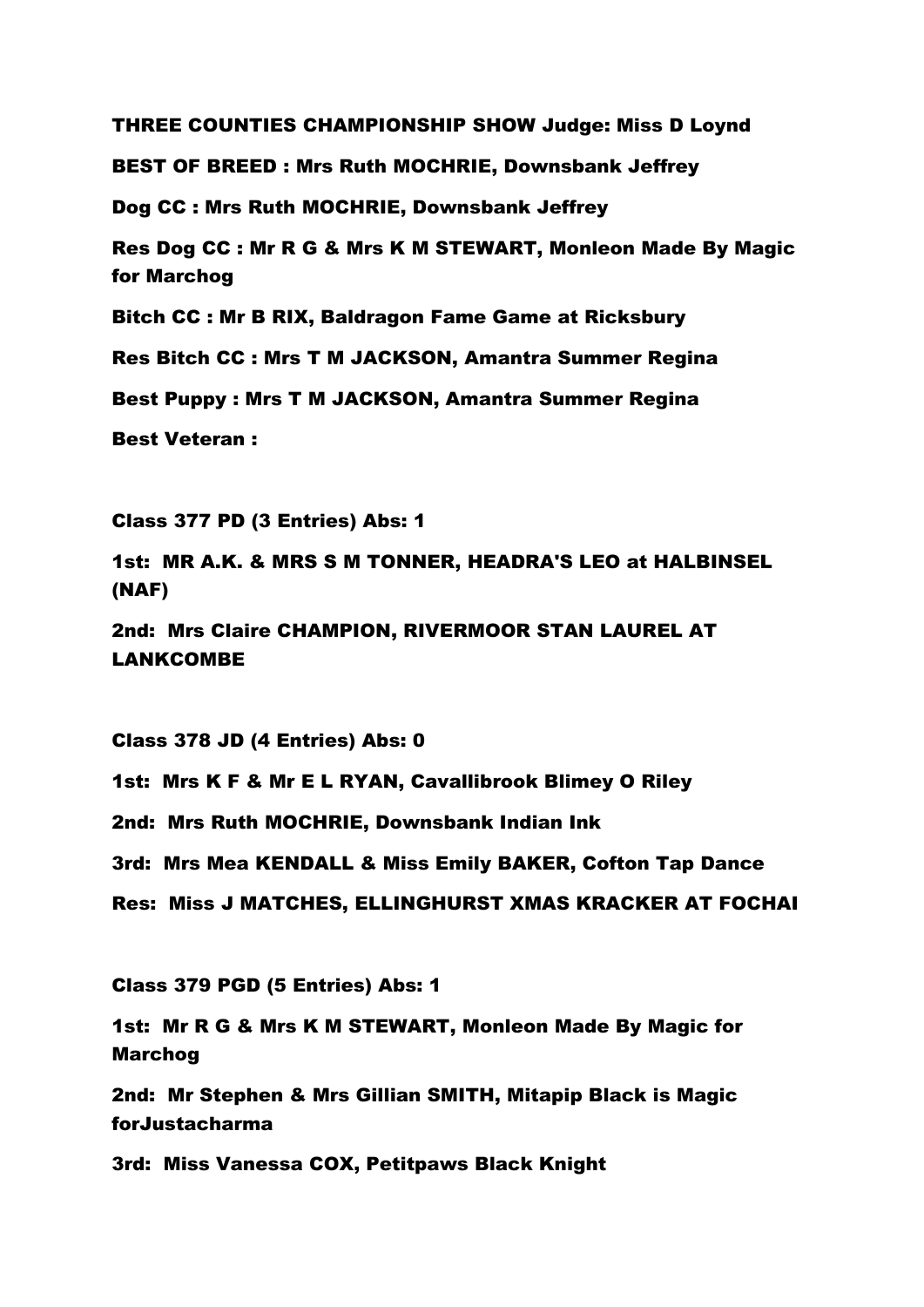Res: MR A.K. & MRS S M TONNER, HEADRA TIGGER at HALBINSEL

Class 380 LD (3 Entries) Abs: 2

1st: Miss Vanessa COX, Petitpaws Black Prince

Class 381 OD (6 Entries) Abs: 0

1st: Mrs Ruth MOCHRIE, Downsbank Jeffrey

2nd: Mrs C BOWLES-ROBINSON, Ch Baldragon Shoots He Scores

3rd: Mr Stephen & Mrs Gillian SMITH, Justacharma Magic Goes On

Res: MR A.K. & MRS S M TONNER, HEADRA'S INSPIRATION AT HALBINSEL

VHC: Mrs Kathleen & MR MARK AUSTIN, Dragonheart Winter Morning

Class 382 VD (3 Entries) Abs: 1

1st: Mrs Kathleen & MR MARK AUSTIN, Dragonheart Winter Morning

2nd: Mrs Kathleen & MR MARK AUSTIN, DRAGONHEART FALL BREEZE

Class 383 PB (4 Entries) Abs: 0

1st: Mrs T M JACKSON, Amantra Summer Regina

2nd: Mr John WHITMA, & Miss L TARABAD, Baldragon Russian Around with Khatibi TAF NAF

3rd: Mrs C BOWLES-ROBINSON, BALDRAGON WORTH RUSSIAN FOR

Res: Mrs Claire CHAMPION, Baldragon Russian About At Lankcombe